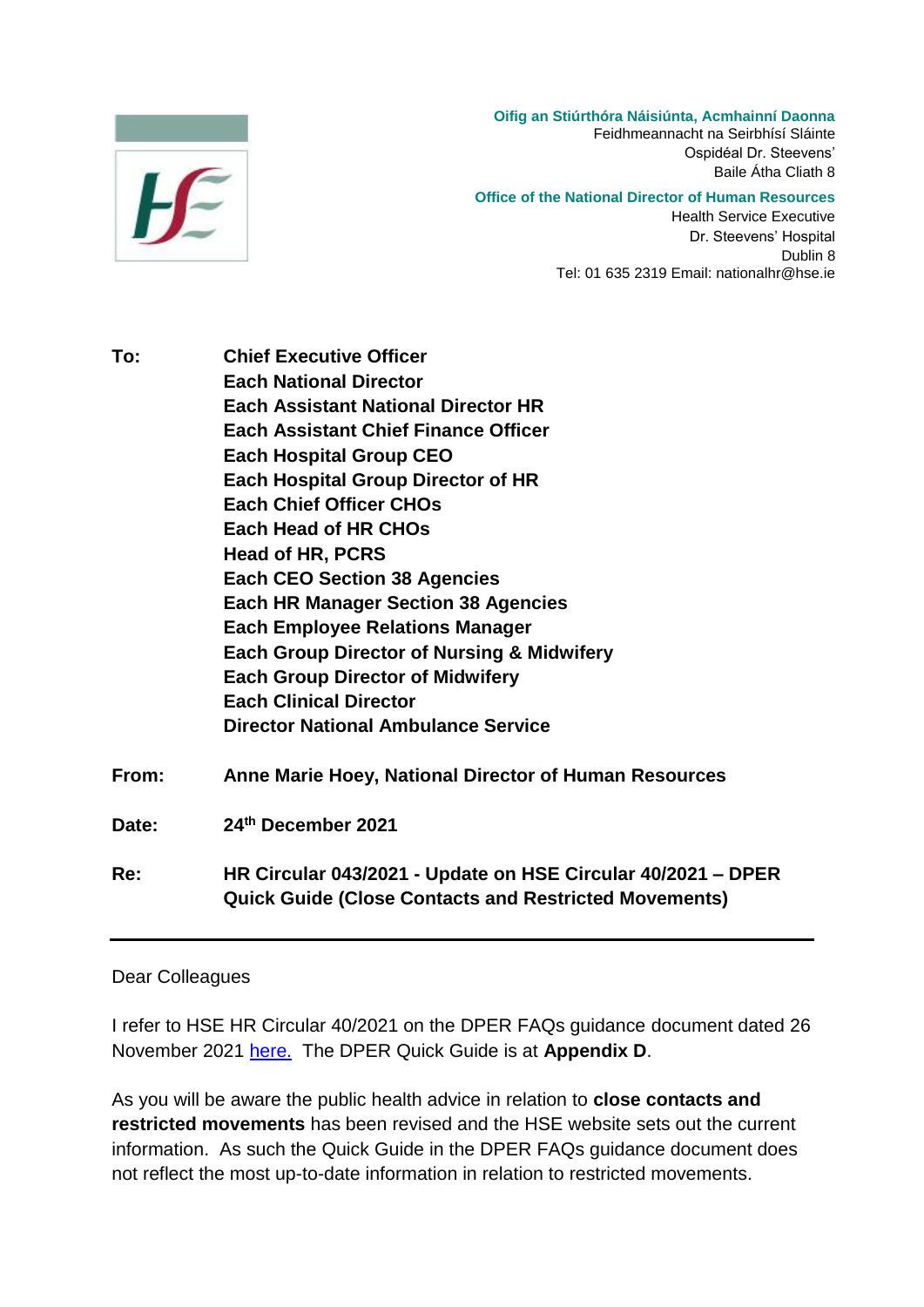Given the rapidly changing situation, please note that the most up-to-date public health guidance and COVID-19 information on the **[HSE website](https://scanner.topsec.com/?u=https%3A%2F%2Fwww2.hse.ie%2Fconditions%2Fcovid19%2F&d=1823&r=show&t=9abe83ffe08dfa945a3b5971b371833cd8d33dd1)** should be followed rather than relying solely on the Quick Guide in the FAQ guidance document. The information relating to restricted movements can be found at [this link.](https://scanner.topsec.com/?u=https%3A%2F%2Fwww2.hse.ie%2Fconditions%2Fcovid19%2Fcontact-tracing%2Fclose-contact%2F&d=1823&r=show&t=95c8c36551fe1b2a20644bcd5384d9671a94d839)

Please note that the below extracts from section 7 of HSE Circular 40/2021 remain current:

# **UPDATED 7.Employees who are required to restrict their movements following close contact with a confirmed COVID-19 case**

7.1 The HSE sets out the latest criteria for restricted movements following close contact at these links: [https://www2.hse.ie/conditions/covid19/restricted-movements/restricted](https://www2.hse.ie/conditions/covid19/restricted-movements/restricted-movements/)[movements/](https://www2.hse.ie/conditions/covid19/restricted-movements/restricted-movements/) <https://www2.hse.ie/conditions/covid19/contact-tracing/close-contact/>

- 7.2 Managers should also refer to the guidelines:
	- *Derogation for the Return to Work of Healthcare Workers (HCW)*  **[at this link.](https://www.hse.ie/eng/staff/workplace-health-and-wellbeing-unit/covid-19-guidance/)**

## *National Guidelines for Public Health management of contacts of cases of COVID-19* **[at this link.](https://www.hpsc.ie/a-z/respiratory/coronavirus/novelcoronavirus/guidance/contacttracingguidance/)**

7.3 SLWP for COVID-19 does not apply to employees who are required to restrict their movement as they are not ill. *Where an employee is required to restrict their movements and cannot attend the work premises the employer must facilitate working from home*. If remote working in an employee's current role is not feasible, then the assignment of work may be outside of their usual core duties. Employees must cooperate with all such flexibilities while they are required to restrict their movement or self-isolate. In all such cases, employees remain available for work whilst at home, where they have been advised to restrict their movements as a precautionary measure.

7.4 This FAQ does not apply to employees who are required to quarantine in line with Government advice arising from travel abroad (see section 16).

It is intended that the DPER FAQ guidance document will be reviewed in full and updated in January 2022.